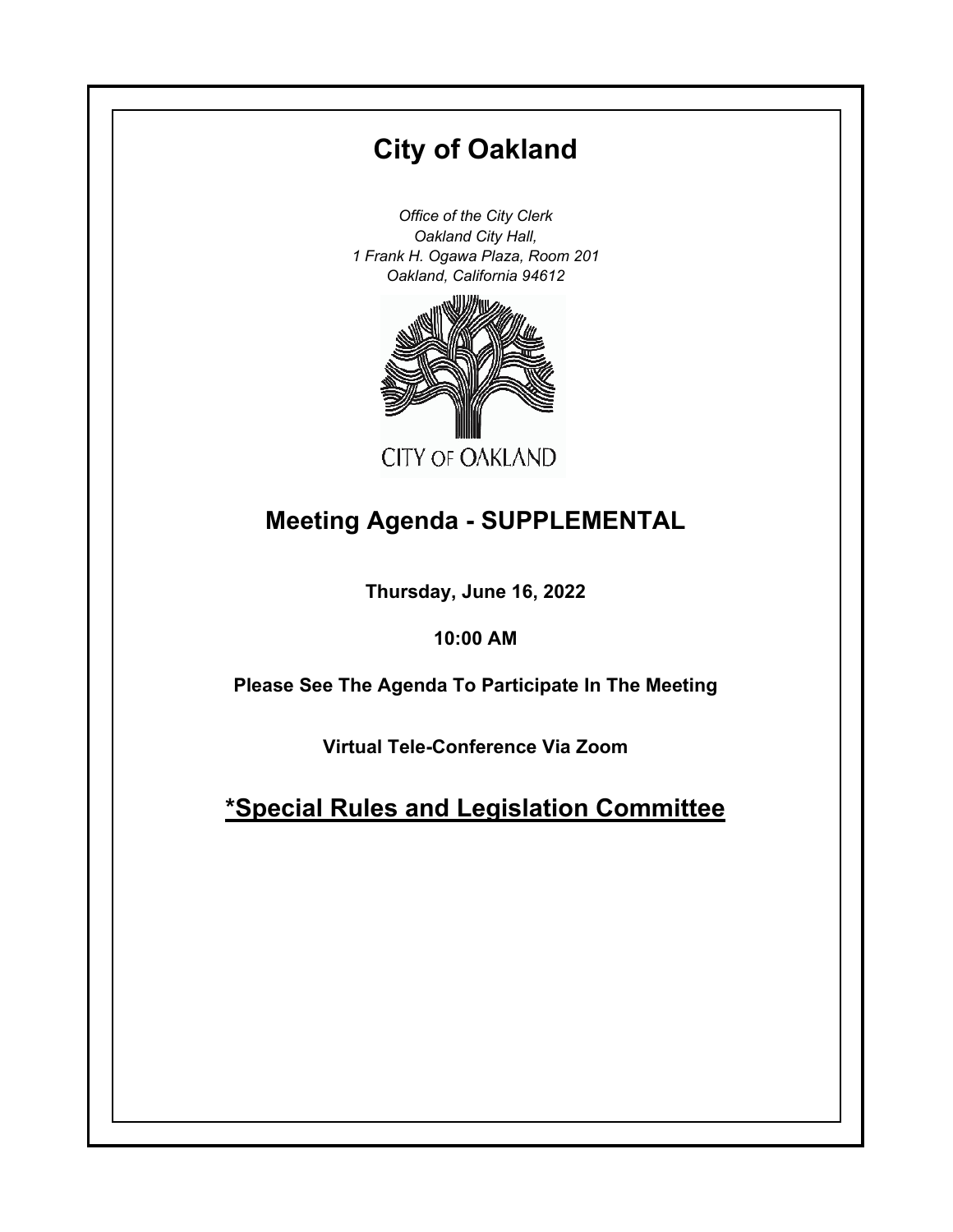## *Pursuant to California Government Code Section 54953(e ), the City Council has found that an imminent risk to the health of attendees due to the COVID-19 pandemic continues to exist. Therefore, all City Councilmembers will particulate in the meeting via phone/video conference without notice of their teleconference locations*

#### PUBLIC PARTICIPATION

The public may observe and/or participate in this meeting many ways.

#### OBSERVE:

• To observe, the public may view the televised video conference by viewing KTOP channel 10 on Xfinity (Comcast) or ATT Channel 99 and locating City of Oakland KTOP - Channel 10 • To observe the meeting online from the City's Agenda Meeting Calendar, at the noticed meeting time, please click on https://oakland.legistar.com/calendar.aspx and click on the "In Progress" link under "Video" for the corresponding meeting.

• To observe the meeting by video conference, please click on this link:

https://us02web.zoom.us/j/81001778328 at the noticed meeting time.

• To listen to the meeting by phone, please call the numbers below at the noticed meeting time: Dial (for higher quality, dial a number based on your current location):US: +1 669 900 6833 or +1 253 215 8782 or +1 346 248 7799 or +1 929 436 2866 or +1 301 715 8592 or +1 312 626 6799 or 833 548 0282 (Toll Free) or 877 853 5247 (Toll Free) or 888 788 0099 (Toll Free) or 833 548 0276 (Toll Free) Meeting ID: 810 0177 8328

If asked for a participant ID or code, press #.

### COMMENT:

ALL PUBLIC COMMENT ON ACTION ITEMS WILL BE TAKEN AT THE BEGINNING OF THE MEETING UNDER ITEM 1. COMMENT FOR ITEMS NOT ON THE AGENDA WILL BE TAKEN UNDER OPEN FORUM AT THE END OF THE MEETING

There are three ways to submit public comments.

• eComment. To send your comment directly to Council members and staff BEFORE the meeting starts please click on https://oakland.legistar.com/calendar.aspx and click on the "eComment" link for the corresponding meeting. Please note that eComment submission closes five (5) minutes before posted meeting time.

• To comment by Zoom video conference, click the "Raise Your Hand" button to request to speak when Public Comment is being taken on a eligible agenda item at the beginning of the meeting. You will be permitted to speak during your turn,allowed to comment, and after the allotted time, re-muted. Instructions on how to "Raise Your Hand" is available at:

https://support.zoom.us/hc/en-us/articles/205566129 - Raise-Hand-In-Webinar.

• To comment by phone, please call on one of the above listed phone numbers. You will be prompted to "Raise Your Hand" by pressing "\*9" to speak when Public Comment is taken. You will be permitted to speak during your turn, allowed to comment, and after the allotted time, re-muted. Please unmute your self by pressing \*6.

If you have any questions, please email the Agenda Management Unit at cityclerk@oaklandca.gov

- Office of the City Clerk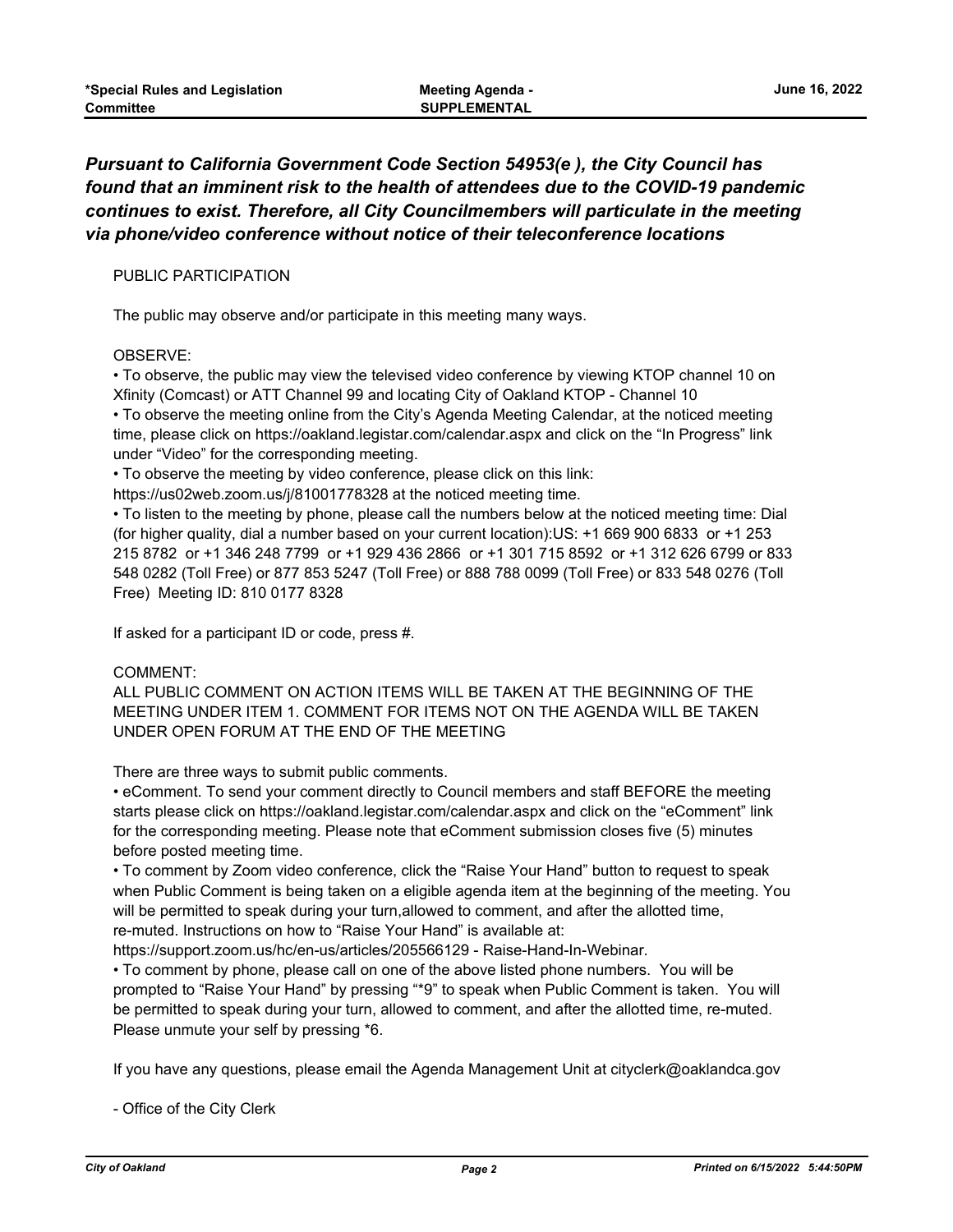#### **COMMITTEE MEMBERSHIP:**

*\*Council President Nikki Fortunato Bas, District 2; Councilmember Carroll Fife, District 3; Councilmember Dan Kalb, District 1; Chairperson: President Pro Tempore Sheng Thao, District 4*

#### **Roll Call / Call To Order**

## **1 PUBLIC COMMENT: COMMENTS ON ALL ITEMS WILL BE TAKEN AT THIS TIME. COMMENTS FOR ITEMS NOT ON THE AGENDA WILL BE TAKEN DURING OPEN FORUM**

**2** Approval Of The Draft Minutes From The Committee Meeting Of June 2, 2022

#### [22-0489](http://oakland.legistar.com/gateway.aspx?m=l&id=/matter.aspx?key=33409)

*Attachments:* [View Draft June 2, 2022 Rules Minutes](http://oakland.legistar.com/gateway.aspx?M=F&ID=32bb21e9-7225-45e7-92c7-85722c7f6ba2.pdf)

#### **3 New Scheduling Items**

Subject: Ordinance To Waive Affordable Housing Impact Fees From: Vice Mayor Kaplan And Councilmember Fife Recommendation: Adopt Ordinance Amending Chapter 15.72.100 Of Oakland's Municipal Code, Affordable Housing Impact Fees: On-Site Affordable Housing Option, To Expedite Waiving Affordable Housing Impact Fees For Small Affordable Housing Projects By (1) Granting Automatic Waiver Of Affordable Housing Impact Fees For Affordable Housing Projects With 10 Units Or Less, And (2) Allowing Applicants To Self-Attest Under Penalty Of Perjury That Their Project Will Remain Affordable For The Life Of The Development Project; On The July 5, 2022 City Council Agenda On Consent **3.1** [22-0518](http://oakland.legistar.com/gateway.aspx?m=l&id=/matter.aspx?key=33438)

#### *Legislative History*

| 6/9/22 | *Rules & Legislation | Continued to the *Rules & Legislation                              |
|--------|----------------------|--------------------------------------------------------------------|
|        | Committee            | Committee                                                          |
|        |                      | This item was scheduled to the June 16, 2022 under new scheduling. |

- Subject: Declaring June 20, 2022 As World Refugee Day In The City Of Oakland From: President Pro Tempore Thao Recommendation: Adopt A Resolution Declaring June 20th, 2022 As World Refugee Day In The City Of Oakland To Bring Awareness To Issues Facing Refugees And Their Families; On The June 21, 2022 City Council Agenda On Consent **3.2** [22-0532](http://oakland.legistar.com/gateway.aspx?m=l&id=/matter.aspx?key=33452)
- Subject: Resolution In Support Of Senate Resolution 4204 From: President Pro Tempore Thao Recommendation: Adopt A Resolution In Support Of Senate Resolution 4204, Medicare For All Act 2022 (Sanders); On The June 21, 2022 City Council Agenda On Consent **3.3** [22-0537](http://oakland.legistar.com/gateway.aspx?m=l&id=/matter.aspx?key=33457)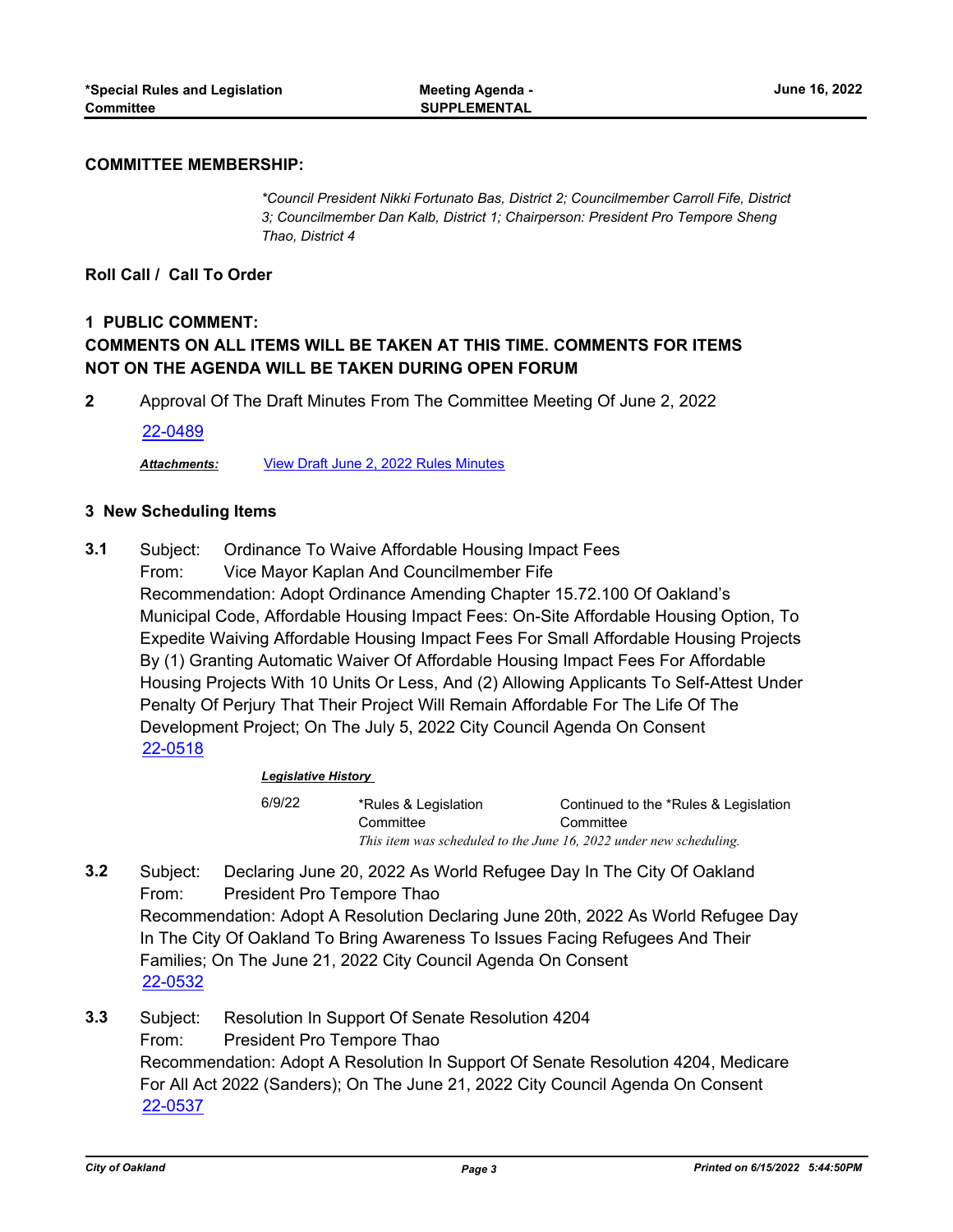- Subject: Lao Family Development Amending Resolution No. 88983 From: Human Services Department Recommendation: Adopt A Resolution Amending Resolution No. 88983 C.M.S. To Extend The Grant Award Term To Lao Family Development Inc. Through June 30, 2023 For The Provision Of Workforce And Transitional Housing Services; On The June 21, 2022 City Council Agenda On Non-Consent **3.4** [22-0544](http://oakland.legistar.com/gateway.aspx?m=l&id=/matter.aspx?key=33464)
- Subject: Plumbing For Interim Sites **3.5**

From: Human Services Department

Recommendation: Adopt A Resolution: Authorizing The City Administrator To Waive The Competitive Bidding Process And Negotiate And Execute An As-Needed Construction Contract With Sustainable Urban Neighborhoods In An Amount Up To \$900,000 For The Purchase And Installation Of Bathrooms/Shower Units And Any Associated Site Construction, At City Of Oakland Owned And/Or Leased Parcels Designated For Homeless Intervention Programs For A Term Of July1, 2022 Through June 30, 2023; On The June 21, 2022 Special City Council Agenda On Consent [22-0548](http://oakland.legistar.com/gateway.aspx?m=l&id=/matter.aspx?key=33468)

- Subject: In Support Of Assembly Bill 1655, Juneteenth As A State Holiday From: Councilmember Reid Recommendation: Adopt A Resolution In Support Of Assembly Bill - 1655 (Jones-Sawyer, Mia Bonta, And Akilah Weber), Which Would Add June 19, Known As "Juneteenth," To The List Of State Holidays And Would Authorize State Employees To Elect To Take Time Off With Pay In Recognition Of Juneteenth, As Specified; On The June 21, 2022 City Council Agenda On Consent **3.6** [22-0551](http://oakland.legistar.com/gateway.aspx?m=l&id=/matter.aspx?key=33471)
- Subject: Port Commission Reappointment From: Office Of The Mayor Recommendation: Adopt A Resolution Confirming The Reappointment Of Yui Hay Lee To The Board Of Port Commissioners; On The June 30, 2022 Rules And Legislation Committee Agenda **3.7** [22-0538](http://oakland.legistar.com/gateway.aspx?m=l&id=/matter.aspx?key=33458)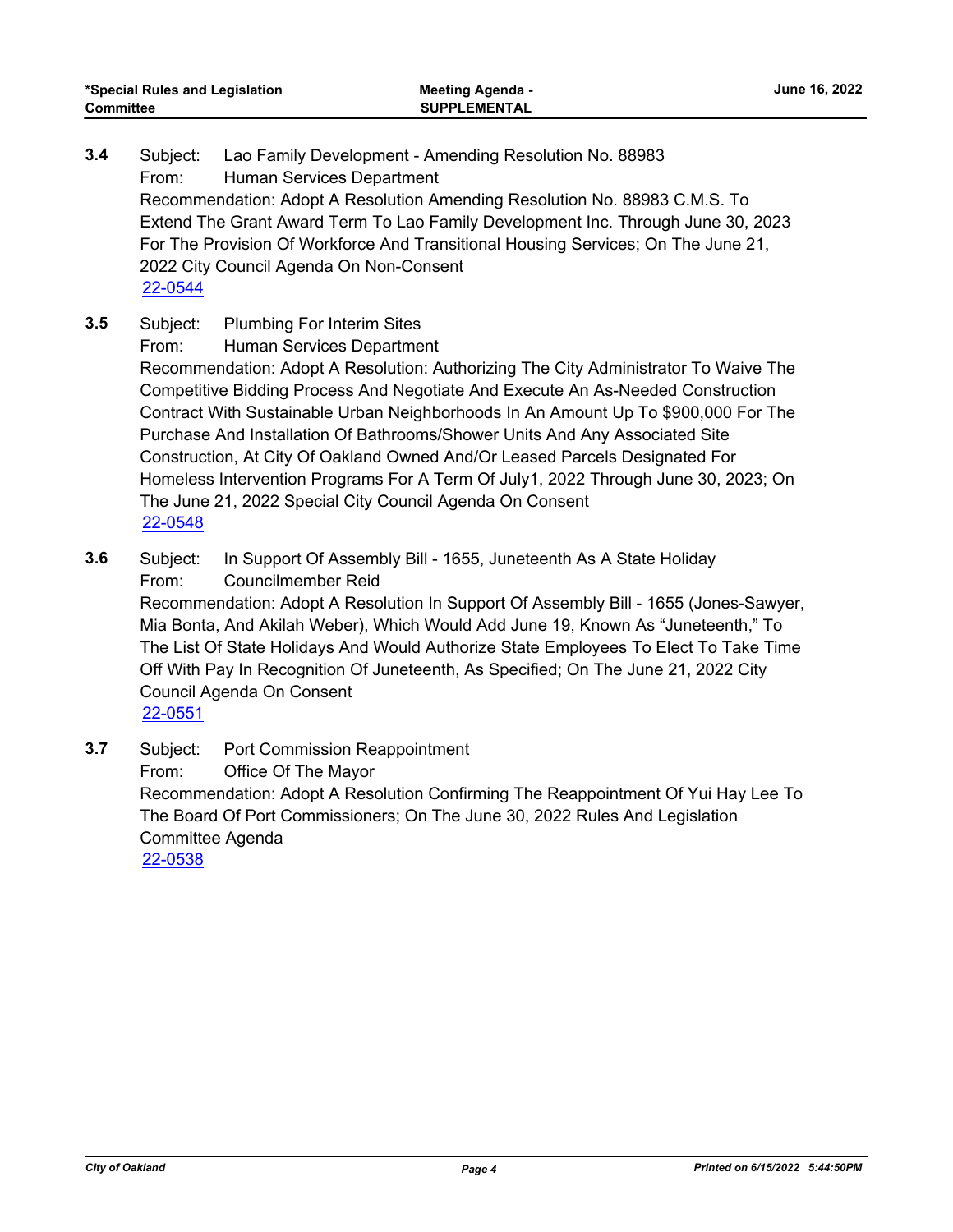- Subject: Submit Amendments To The Just Cause For Eviction Ordinance To The November 8, 2022 General Election **3.8**
	- From: Councilmembers Kalb And Fife

Recommendation: Adopt A Resolution On The City Council's Own Motion Submitting To The Voters At The November 8, 2022, General Municipal Election, An Ordinance To Amend Oakland Municipal Code Section 8.22.300 Et Seq. (Just Cause For Eviction Ordinance) To: (1) Extend Eviction Protections To Tenants In Vehicular Residential Facilities And Newly Constructed Rental Units Except Accessory Dwelling Units During The First Ten Years; (2) Remove Failure To Execute A Lease Extension As Grounds For Eviction; (3) Prohibit No-Fault Evictions Of Educators And Children During The School Year; And (4) Make Other Clarifying Amendments; And Directing The City Clerk To Fix The Date For Submission Of Arguments And Provide For Notice And Publication, And Take Any And All Actions Necessary Under Law To Prepare For And Conduct The November 8, 2022, General Municipal Election; On The June 30, 2022 Rules And Legislation Committee Agenda [22-0542](http://oakland.legistar.com/gateway.aspx?m=l&id=/matter.aspx?key=33462)

Subject: Establishing Term Limits For The City Council From: Councilmember Taylor **3.9**

> Recommendation: Adopt A Resolution On The City Council's Own Motion Submitting To The Voters For The November 8, 2022, General Municipal Election A Measure Entitled, "Establishing Term Limits For The City Council" That Would Amend The City Charter To Limit Councilmembers To Three Consecutive Four-Year Terms; And Directing The City Clerk To Fix The Date For Submission Of Arguments And Provide For Notice And Publication, And Take Any And All Actions Necessary Under Law To Prepare For And Conduct The November 8, 2022, General Municipal Election; On The June 30, 2022 Rules And Legislation Committee Agenda [22-0547](http://oakland.legistar.com/gateway.aspx?m=l&id=/matter.aspx?key=33467)

Subject: Proposed Ballot Measure On Public Spending On Oakland A's Project At Howard Terminal **3.10**

From: Councilmember Gallo

Recommendation: Adopt A Resolution On City Council's Own Motion For Submittal To The Voters At The November 8, 2022 General Municipal Election Of An Advisory Vote On Spending Public Funds For Infrastructure And Other Costs At The Oakland A's Privately Owned Proposed Baseball And Real Estate Project At Howard Terminal; On The July 5, 2022 City Council Agenda On Non-Consent [22-0533](http://oakland.legistar.com/gateway.aspx?m=l&id=/matter.aspx?key=33453)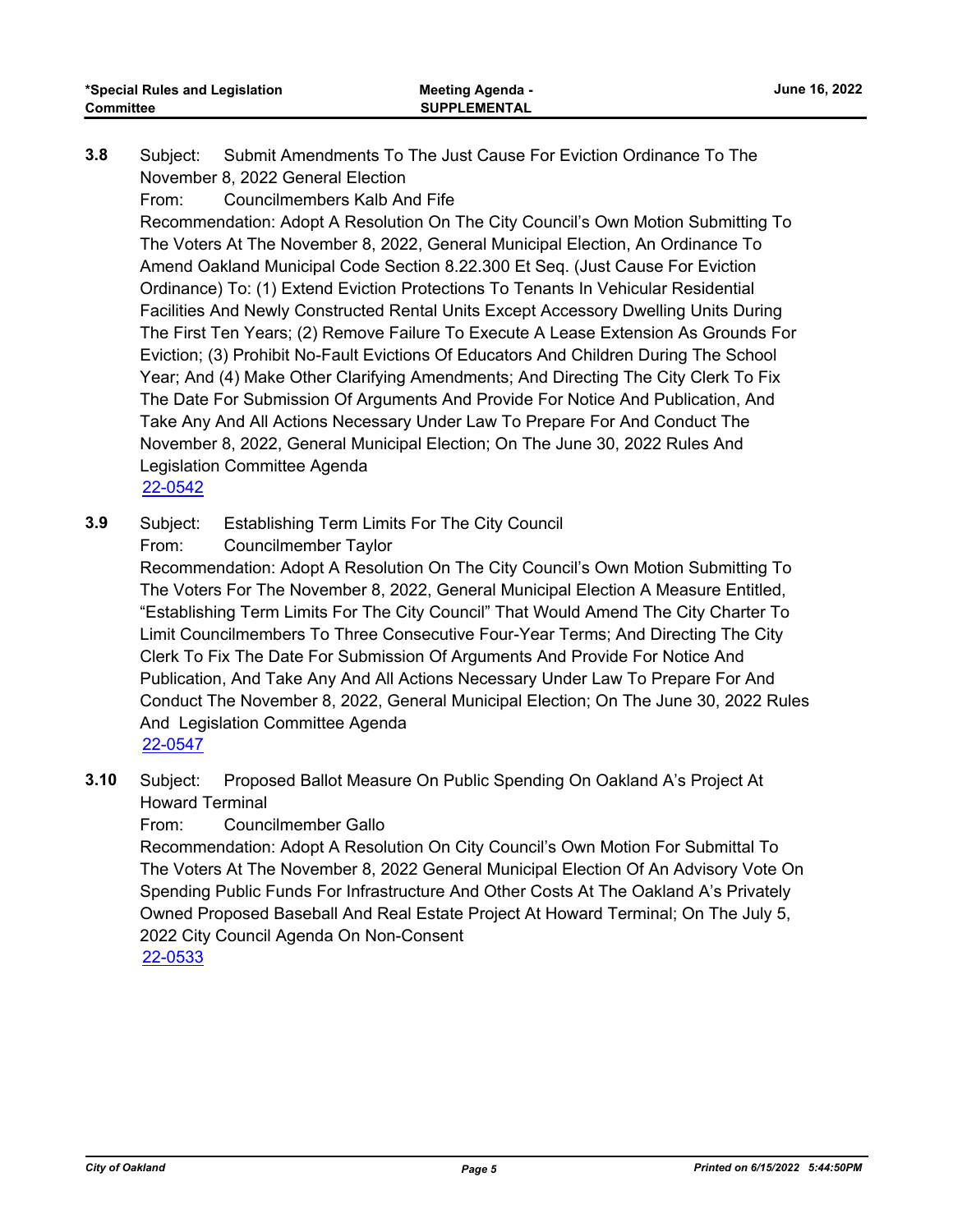**SUPPLEMENTAL**

Subject: 2022-23 Annual Action Plan **3.11**

> From: Housing And Community Development Department Recommendation: Adopt The Following Pieces Of Legislation:

1) A Resolution (1) Accepting And Appropriating An Award Of The United States Department Of Housing & Urban Development Grant Funds In The Amount Of \$14,878,176 For Community Development Block Grant (CDBG), Home Investments Partnership (Home), Emergency Solutions Grant (ESG), And Housing Opportunities For Persons With Aids (HOPWA) Programs For Fiscal Year 2022-2023;

2) Authorizing The City Administrator To Prepare And Submit To The United States Department Of Housing And Urban Development The Annual Action Plan For Fiscal Year 2022-2023;

3) Appropriating \$850,000 In Revolving Loan Program Income And Any Amounts Collected In Excess Thereof For Housing Rehabilitation Activities And Other CDBG-Eligible Activities And Projects;

4) Authorizing The City Administrator To Negotiate And Execute Grant Agreements For The Fiscal Year 2022-2023 CDBG, Home, ESG, And HOPWA Programs;

5) Authorizing The City Administrator To Approve CDBG Future Funding Recommendations To Be Submitted Under The 2022/2023 CDBG Request For Proposals Process Without Returning To Council;

6) Authorizing The Use Of General-Purpose Funds To Pay Central Service Overhead Charges For The Emergency Solutions Grant And Housing Opportunities For Persons With Aids Programs; And

[22-0534](http://oakland.legistar.com/gateway.aspx?m=l&id=/matter.aspx?key=33454)

2) A Resolution Authorizing The City Administrator To (1) Prepare And Submit To The United States Department Of Housing & Urban Development A Third Substantial Amendment To The City Of Oakland's Annual Action Plan For Fiscal Year 2021/2022 To Update HOPWA Allocations For HUD Grant Years 2018, 2019, And 2020; On The July 5, 2022 City Council Agenda As A Public Hearing [22-0535](http://oakland.legistar.com/gateway.aspx?m=l&id=/matter.aspx?key=33455)

Subject: Informational Report On City's Compliance With Public Records Act Class Settlement In Morris Et Al. V. City Of Oakland Et Al. **3.12**

From: Office Of The City Attorney

Recommendation: Receive An Informational Report Regarding City's Compliance With The Public Records Act Class Settlement In Scott Morris; Sarah Belle Lin; Brian Krans, Michael Katz And Oakland Privacy V. City Of Oakland; Oakland Police Department; Susan Manheimer, In Her Official Capacity; And Ed Reiskin, In His Official Capacity; On The July 5, 2022 City Council Meeting On Non-Consent [22-0541](http://oakland.legistar.com/gateway.aspx?m=l&id=/matter.aspx?key=33461)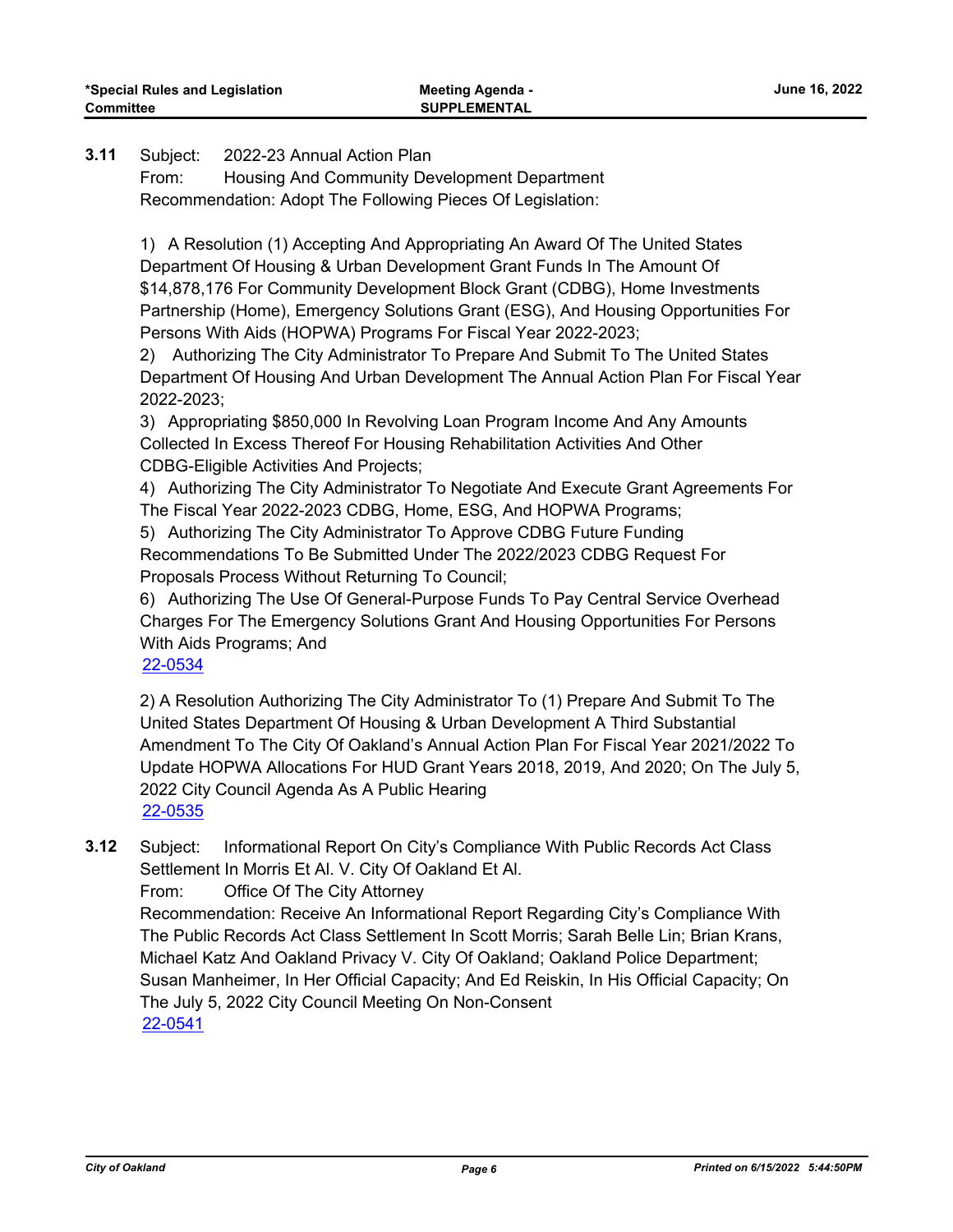Subject: Support House Resolution 7910, Protecting Our Kids Act From: Vice Mayor Kaplan **3.13**

Recommendation: Adopt A Resolution In Support Of House Resolution 7910 (Nadler), "Protecting Our Kids Act", Which Would Make Various Changes To Federal Firearms Laws, Including To Establish New Criminal Offenses And To Expand The Types Of Weapons And Devices That Are Subject To Regulation In Order To Quell Senseless Acts Of Gun Violence; On The July 5, 2022 City Council Agenda On Consent [22-0543](http://oakland.legistar.com/gateway.aspx?m=l&id=/matter.aspx?key=33463)

Subject: Support House Resolution 7910, Protecting Our Kids Act From: Vice Mayor Kaplan **3.14**

Recommendation: Adopt A Resolution In Support Of House Resolution 7910 (Nadler), "Protecting Our Kids Act", Which Would Make Various Changes To Federal Firearms Laws, Including To Establish New Criminal Offenses And To Expand The Types Of Weapons And Devices That Are Subject To Regulation In Order To Quell Senseless Acts Of Gun Violence; On The July 5, 2022 City Council Agenda On Consent [22-0549](http://oakland.legistar.com/gateway.aspx?m=l&id=/matter.aspx?key=33469)

- Subject: Race And Equity Analysis On Citywide Vacancies From: Councilmember Reid Recommendation: Receive An Informational Report With A Department Of Race And Equity Impact Analysis From The City Administrator Regarding The Vacancy Rates Of The Departments Of Transportation, Planning And Building, And Public Works, And The Vacancy Rates Of Similar Departments Of Local Public Entities: On The September 12, 2022 Finance And Management Committee Agenda **3.15** [22-0552](http://oakland.legistar.com/gateway.aspx?m=l&id=/matter.aspx?key=33472)
- Subject: Informational Report From The City Of Oakland's Fire Prevention Bureau From: Councilmember Reid Recommendation: Receive An Informational Report On The Status of Affairs from City of Oakland's Fire Prevention Bureau; On The September 13, 2022 Public Safety Committee Agenda **3.16** [22-0550](http://oakland.legistar.com/gateway.aspx?m=l&id=/matter.aspx?key=33470)

## **RECOMMENDATIONS FROM THE JUNE 13, 2022 FINANCE AND MANAGEMENT COMMITTEE**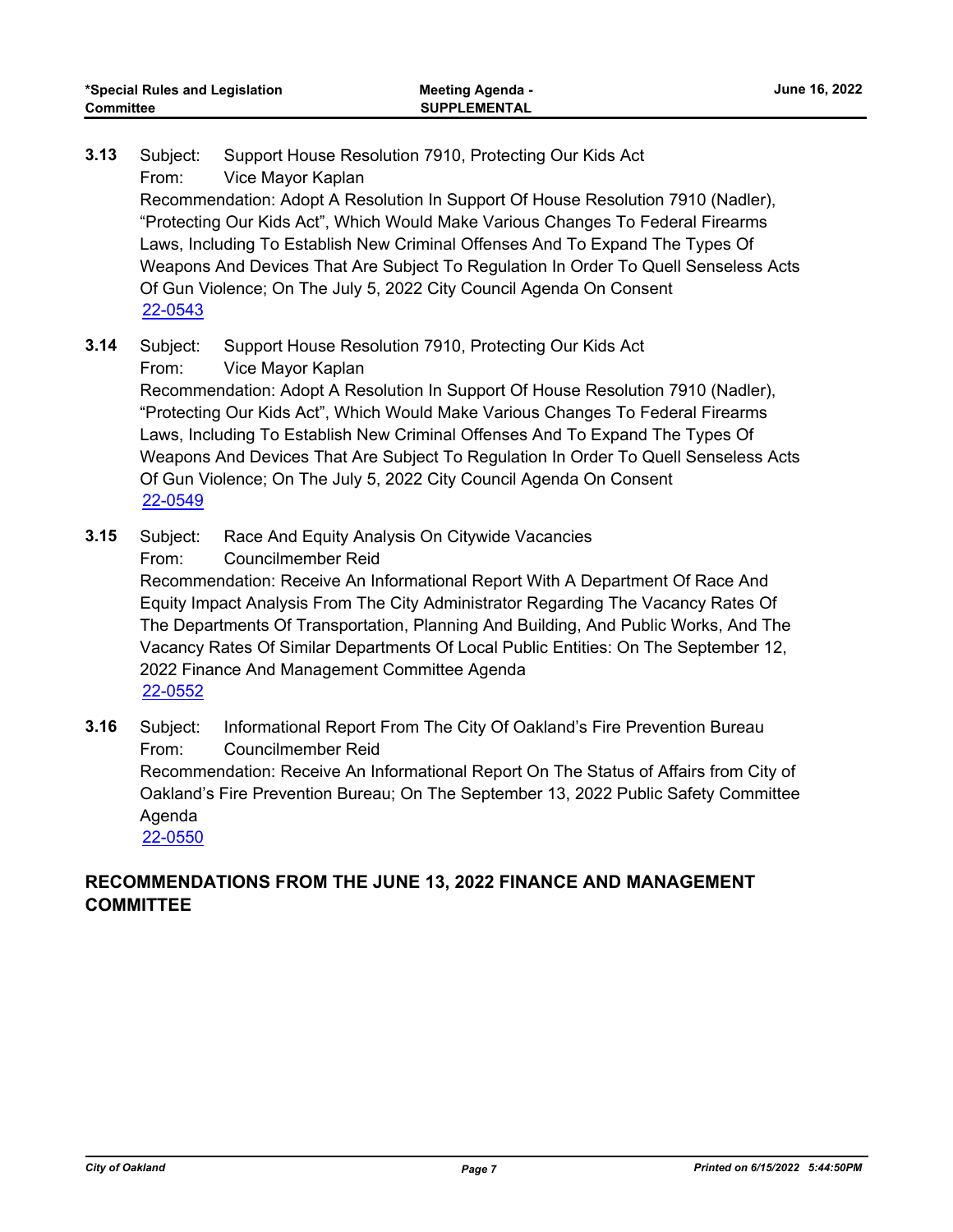Subject: Vacancy Rates Of Transportation, Planning And Building, And Public Works **Departments 3.17**

From: President Pro Tempore Thao, Councilmember Gallo And Fife Recommendation: Receive An Informational Report From The City Administrator Regarding The Vacancy Rates Of The Departments Of Transportation, Planning And Building, And Public Works And The Vacancy Rates Of Similar Departments Of Local Public Entities

[21-0585](http://oakland.legistar.com/gateway.aspx?m=l&id=/matter.aspx?key=32508)

| <b>Attachments:</b> | <b>View Report</b>                        |                                                                           |                                                                                                                                                                                                                       |  |
|---------------------|-------------------------------------------|---------------------------------------------------------------------------|-----------------------------------------------------------------------------------------------------------------------------------------------------------------------------------------------------------------------|--|
|                     | <b>View Attachments A-H</b>               |                                                                           |                                                                                                                                                                                                                       |  |
|                     |                                           | View Supplemental Report - 3/30/2022                                      |                                                                                                                                                                                                                       |  |
|                     |                                           | View Supplemental Report Attachment A - 3/30/2022                         |                                                                                                                                                                                                                       |  |
|                     |                                           | View Supplemental Report Attachment B - 3/30/2022                         |                                                                                                                                                                                                                       |  |
|                     |                                           | View Supplemental Report Attachment C - 3/30/2022                         |                                                                                                                                                                                                                       |  |
|                     |                                           | View Supplemental Report Attachment D - 3/30/2022                         |                                                                                                                                                                                                                       |  |
|                     |                                           | View Supplemental Report Attachment E - 3/30/2022                         |                                                                                                                                                                                                                       |  |
|                     |                                           | View Supplemental Report Attachment F - 3/30/2022                         |                                                                                                                                                                                                                       |  |
|                     |                                           | View Supplemental Report Attachment G - 3/30/2022                         |                                                                                                                                                                                                                       |  |
|                     |                                           | View Supplemental Report Attachment H - 3/30/2022                         |                                                                                                                                                                                                                       |  |
|                     |                                           | View Supplemental Report Attachment I - 3/30/2022                         |                                                                                                                                                                                                                       |  |
|                     | View Supplemental Report - 6/9/2022       |                                                                           |                                                                                                                                                                                                                       |  |
|                     | View Supplemental Attachment A - 6/9/2022 |                                                                           |                                                                                                                                                                                                                       |  |
|                     | View Supplemental Report - 6/15/2022      |                                                                           |                                                                                                                                                                                                                       |  |
|                     | <b>Legislative History</b>                |                                                                           |                                                                                                                                                                                                                       |  |
|                     | 7/22/21                                   | *Rules & Legislation<br>Committee<br>Committee Pending List               | Scheduled to the *Public Works Committee<br>The Rules and Legislation Committee Scheduled this item to Public Works                                                                                                   |  |
|                     | 9/16/21                                   | *Rules & Legislation<br>Committee                                         | Scheduled to the *Finance & Management<br>Committee                                                                                                                                                                   |  |
|                     | 9/23/21                                   | *Rules & Legislation<br>Committee                                         | * Withdrawn and Rescheduled to the<br>*Finance & Management Committee                                                                                                                                                 |  |
|                     | 10/7/21                                   | *Rules & Legislation<br>Committee<br>Committee Meeting February 2022; And | * Withdrawn and Rescheduled to the<br>*Finance & Management Committee<br>The Rules and Legislation Committee Approved a Title Change and to<br>withdraw and reschedule this item to the First Finance $\&$ Management |  |

*Councilmember Gallo was added as a Co-Sponsor*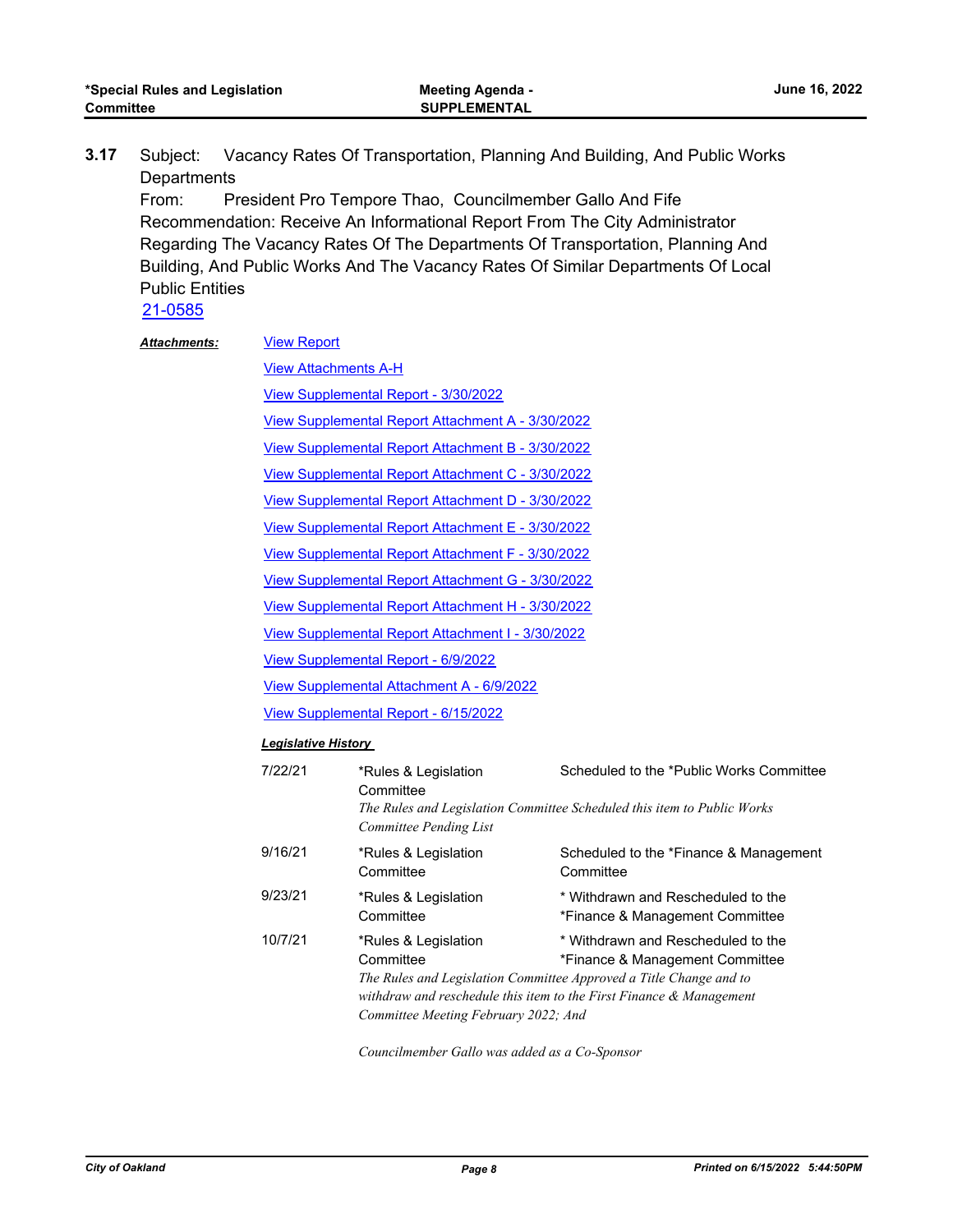|                                                                                                                                                               | <b>Meeting Agenda -</b><br><b>SUPPLEMENTAL</b>                                                                                                                                                                                      | *Special Rules and Legislation<br><b>Committee</b> |  |
|---------------------------------------------------------------------------------------------------------------------------------------------------------------|-------------------------------------------------------------------------------------------------------------------------------------------------------------------------------------------------------------------------------------|----------------------------------------------------|--|
| Continued to the *Finance & Management<br>Committee<br>The Committee approved to continue staffs recommendations to include the                               | *Special Finance &<br>Management Committee<br>following supplemental report:                                                                                                                                                        | 2/7/22                                             |  |
|                                                                                                                                                               | 1. What efforts are being taken to increase community out-reach<br>underemployed areas                                                                                                                                              |                                                    |  |
|                                                                                                                                                               |                                                                                                                                                                                                                                     |                                                    |  |
|                                                                                                                                                               |                                                                                                                                                                                                                                     |                                                    |  |
| reports going forward Attachment D - Classifications with 5 or more positions                                                                                 | and over 20%                                                                                                                                                                                                                        |                                                    |  |
| 5. Analysis on Cash hiring incentives compared to surrounding cities                                                                                          |                                                                                                                                                                                                                                     |                                                    |  |
|                                                                                                                                                               | 6. What is the goal, break down and time line to fill vacancies                                                                                                                                                                     |                                                    |  |
|                                                                                                                                                               |                                                                                                                                                                                                                                     |                                                    |  |
| 9. Analysis of strategic recruiting efforts and partnering on specific job training                                                                           | programs; and<br>10. Any additional information not previously included                                                                                                                                                             |                                                    |  |
| On the April 11, 2021 Finance & Management Committee Agenda                                                                                                   |                                                                                                                                                                                                                                     |                                                    |  |
| Continued to the *Finance & Management<br>Committee                                                                                                           | *Rules & Legislation<br>Committee                                                                                                                                                                                                   | 2/10/22                                            |  |
| Continued to the *Finance & Management<br>Committee<br>The Committee continued the recommendation of staff to the May 9, 2022                                 | *Special Finance &<br>Management Committee<br>Finance & Management Committee                                                                                                                                                        | 4/11/22                                            |  |
| Scheduled to the *Finance & Management<br>Committee                                                                                                           | *Rules & Legislation<br>Committee                                                                                                                                                                                                   | 4/14/22                                            |  |
| * Withdrawn and Rescheduled to the<br>*Finance & Management Committee<br>This item was withdrawn and rescheduled to the June 13, 2022 Finance and             | *Special Rules and<br>Legislation Committee<br>Management Committee.                                                                                                                                                                | 4/28/22                                            |  |
| A title change was also read into record, and council member Fife was added                                                                                   | as a co author.                                                                                                                                                                                                                     |                                                    |  |
| Received and Forwarded to the *Finance &<br><b>Management Committee</b>                                                                                       | Concurrent Meeting of the<br>Oakland Redevelopment<br>Successor Agency and<br>Finance and Management<br>Committee                                                                                                                   | 6/13/22                                            |  |
| 4. Request to separate the Attachments in the report and include in the vacancy<br>The Committee approved this item to be continued to the September 12, 2022 | 2. Status update on how off site cannabis use relates to Hiring<br>3. Break down of exit strategy to help improve retention<br>7. What are the Attrition Rates for departments<br>8. Data analysis of the Oakland Coliseum Job Fair |                                                    |  |

*Finance And Management Committee Meeting*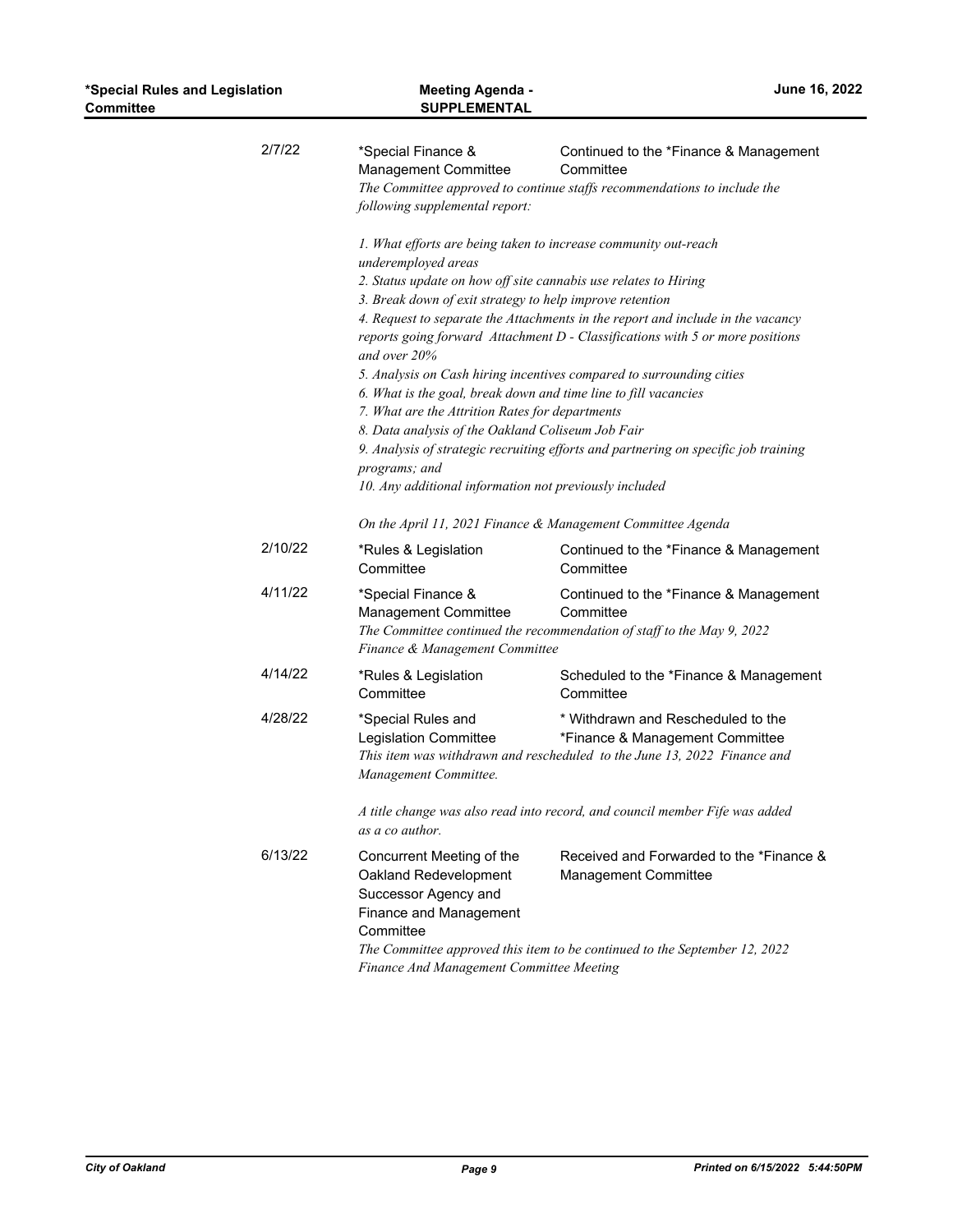Subject: City Of Oakland Investment Policy For FY 2022-23 From: Finance Department Recommendation: Adopt The Following Pieces Of Legislation: **3.18**

> 1) A Resolution Adopting The City Of Oakland Investment Policy For Fiscal Year 2022- 2023; And

[22-0433](http://oakland.legistar.com/gateway.aspx?m=l&id=/matter.aspx?key=33354)

#### [View Report](http://oakland.legistar.com/gateway.aspx?M=F&ID=3bed2c84-7afe-48ba-9bed-5b52465da0ac.pdf) *Attachments:*

[View Legislation](http://oakland.legistar.com/gateway.aspx?M=F&ID=ffd8061c-12b3-465e-b1b8-0f3bd157064b.PDF)

#### *Legislative History*

| 5/19/22 | *Rules & Legislation<br>Committee                                                                                                                   | Scheduled to the *Finance & Management<br>Committee                                                                                                                                                                                      |
|---------|-----------------------------------------------------------------------------------------------------------------------------------------------------|------------------------------------------------------------------------------------------------------------------------------------------------------------------------------------------------------------------------------------------|
| 6/13/22 | Concurrent Meeting of the<br>Oakland Redevelopment<br>Successor Agency and<br>Finance and Management<br>Committee<br>City Council Agenda On Consent | Approved the Recommendation of Staff, and<br>Forward to the Special Concurrent Meeting<br>of the Oakland Redevelopment Successor<br>Agency/City Council<br>The Committee approved this item to be forwarded to the June 21, 2022 Special |

2) A Resolution Pursuant To Government Code Section 53607 Delegating Investment Authority Of The Oakland Redevelopment Successor Agency To The Agency Treasurer For Fiscal Year 2022-2023

[22-0434](http://oakland.legistar.com/gateway.aspx?m=l&id=/matter.aspx?key=33355)

[View Report](http://oakland.legistar.com/gateway.aspx?M=F&ID=781325d0-cc5e-4341-bd2f-4105e6c05af5.pdf) [View Legislation](http://oakland.legistar.com/gateway.aspx?M=F&ID=d07972e6-f2e3-4ec3-9b6e-6bf7c79c4605.PDF) *Attachments: Legislative History*  5/19/22 \*Rules & Legislation **Committee** Scheduled to the \*Finance & Management **Committee** 6/13/22 Concurrent Meeting of the Oakland Redevelopment Successor Agency and Finance and Management **Committee** Approved the Recommendation of Staff, and Forward to the Special Concurrent Meeting of the Oakland Redevelopment Successor Agency/City Council *The Committee approved this item to be forwarded to the June 21, 2022 Special City Council Agenda On Consent*

## **RECOMMENDATIONS FROM THE JUNE 14, 2022 PUBLIC SAFETY COMMITTEE**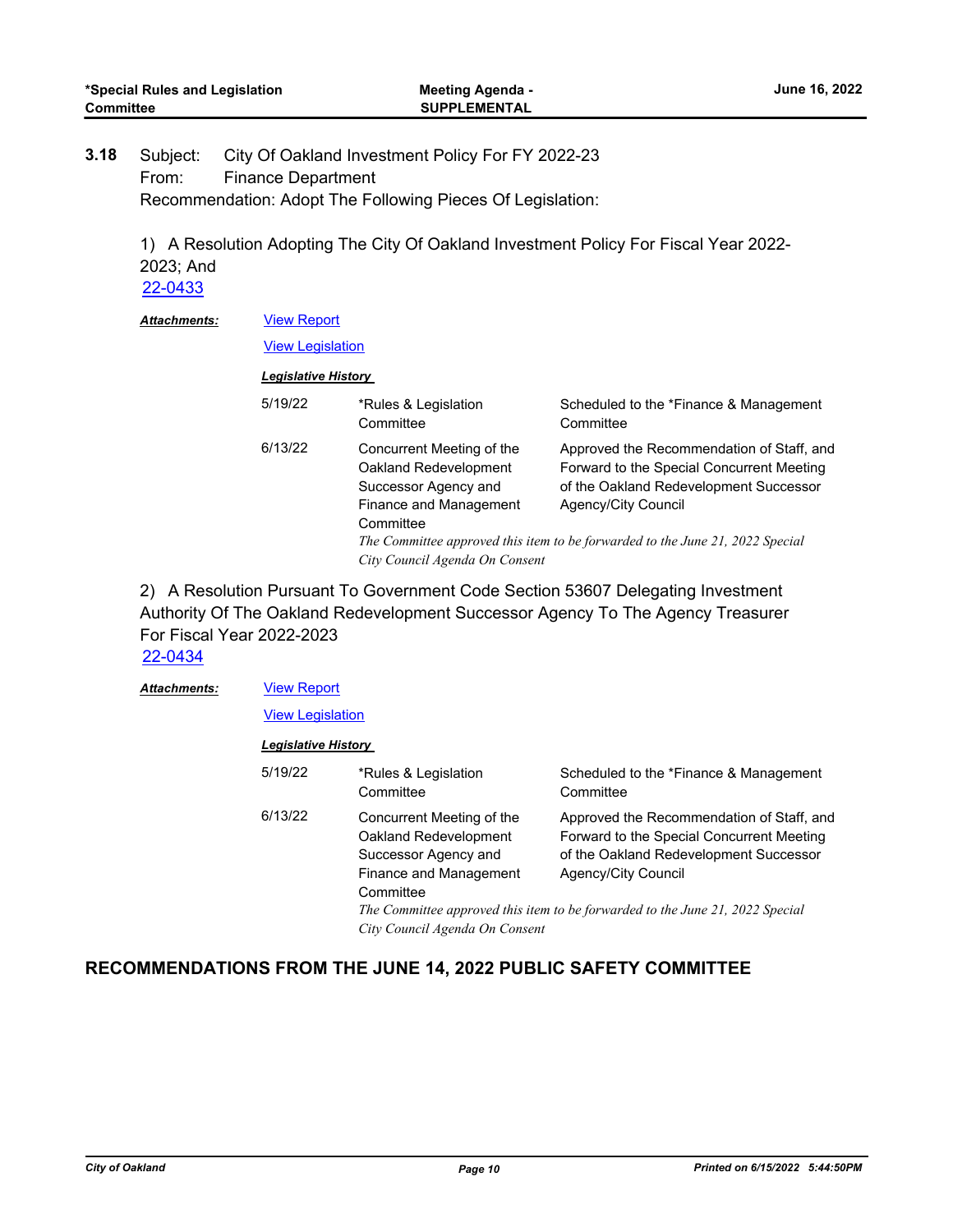| *Special Rules and Legislation<br><b>Committee</b> |                              | Meeting Agenda -<br><b>SUPPLEMENTAL</b> | <b>June 16, 2022</b>                                                              |                                                                                                                                                                 |
|----------------------------------------------------|------------------------------|-----------------------------------------|-----------------------------------------------------------------------------------|-----------------------------------------------------------------------------------------------------------------------------------------------------------------|
| 3.19                                               | Subject:<br>From:<br>20-0077 | The Public Safety Committee             | Negotiated Settlement Agreement (NSA) Bi-Monthly Update                           | Recommendation: Receive An Informational Report On The Progress Of The Oakland<br>Police Department's Compliance With The Negotiated Settlement Agreement (NSA) |
|                                                    | Attachments:                 | <b>View Report</b>                      |                                                                                   |                                                                                                                                                                 |
|                                                    |                              | <u>View Attachment A</u>                |                                                                                   |                                                                                                                                                                 |
|                                                    |                              | <b>Legislative History</b>              |                                                                                   |                                                                                                                                                                 |
|                                                    |                              | 1/14/20                                 | *Public Safety Committee<br>Committee to consider scheduling the following;       | Scheduled to the *Public Safety Committee<br>The committee made a scheduling motion for the Rules and Legislation                                               |
|                                                    |                              |                                         |                                                                                   | " Receive An Informational Report On The Progress Of The Oakland Police<br>Department's Compliance With The Negotiated Settlement Agreement (NSA)"              |
|                                                    |                              |                                         | And directed staff to include the following:                                      |                                                                                                                                                                 |
|                                                    |                              |                                         | non-compliance items<br>2. Status of changes to Hiring Police<br>3. August Report | 1. Report from the Chief Of Police on specific actions for the outstanding                                                                                      |
|                                                    |                              | 1/16/20                                 | *Rules & Legislation<br>Committee                                                 | Scheduled to the *Public Safety Committee                                                                                                                       |
|                                                    |                              | 2/11/20                                 | *Public Safety Committee                                                          | * Withdrawn and Rescheduled to the *Public<br><b>Safety Committee</b>                                                                                           |
|                                                    |                              | 3/5/20                                  | *Rules & Legislation<br>Committee                                                 | Scheduled to the *Public Safety Committee                                                                                                                       |
|                                                    |                              | 5/19/22                                 | *Rules & Legislation<br>Committee                                                 | Scheduled to the *Public Safety Committee                                                                                                                       |
|                                                    |                              | 6/2/22                                  | *Rules & Legislation<br>Committee<br>informational report                         | Scheduled to the *Public Safety Committee<br>A Title Change was read into record to change this item from and oral report to                                    |
|                                                    |                              | 6/14/22                                 | *Public Safety Committee                                                          | <b>Received and Filed</b>                                                                                                                                       |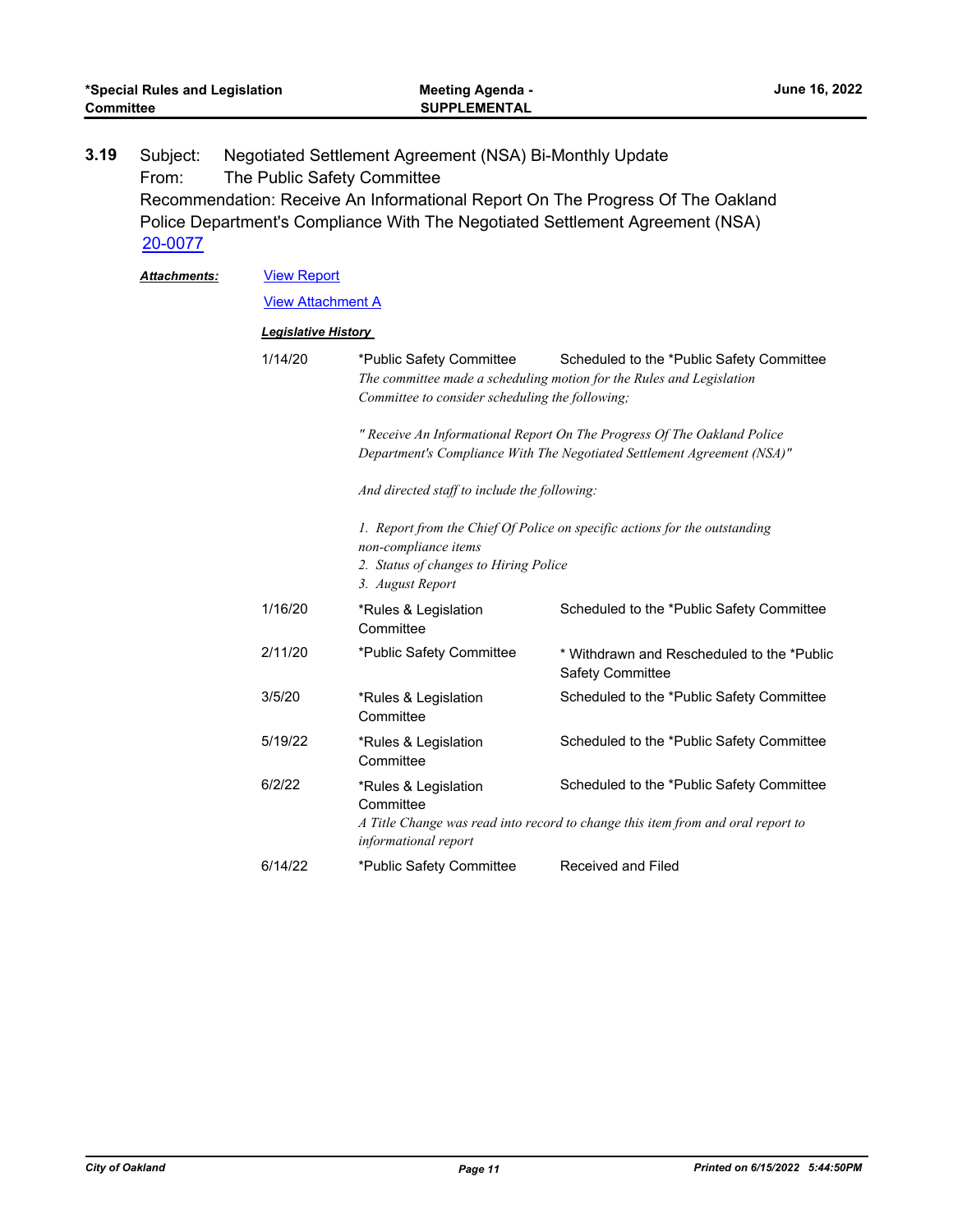| *Special Rules and Legislation | <b>Meeting Agenda -</b> | June 16, 2022 |
|--------------------------------|-------------------------|---------------|
| Committee                      | <b>SUPPLEMENTAL</b>     |               |

Subject: Department Of Violence Prevention Services Funding Recommendations From: Department Of Violence Prevention Recommendation: Adopt A Resolution Authorizing The City Administrator To Execute Grant Agreements With Non-Profits And Public Agencies To Provide Violence Prevention And Intervention Services In Accordance With The 2014 Oakland Public Safety And Services Violence Prevention Act For The Period July 1, 2022 To June 30, 2023 In A Total Amount Not To Exceed Nineteen Million Three Hundred And Fifty Thousand Dollars (\$19,350,000), With A One-Year And Six-Month Option To Renew Through December 31, 2024, Pending Council Approval And Available Funds **3.20** [22-0432](http://oakland.legistar.com/gateway.aspx?m=l&id=/matter.aspx?key=33353)

| <b>Attachments:</b> | <b>View Report</b>         |                                   |                                                                                                                                                         |  |  |  |
|---------------------|----------------------------|-----------------------------------|---------------------------------------------------------------------------------------------------------------------------------------------------------|--|--|--|
|                     |                            | <b>View Attachment A</b>          |                                                                                                                                                         |  |  |  |
|                     |                            | <b>View Attachment B</b>          |                                                                                                                                                         |  |  |  |
|                     | <b>View Attachment C</b>   |                                   |                                                                                                                                                         |  |  |  |
|                     | <b>View Attachment D</b>   |                                   |                                                                                                                                                         |  |  |  |
|                     | <b>View Attachment D</b>   |                                   |                                                                                                                                                         |  |  |  |
|                     | <b>View Legislation</b>    |                                   |                                                                                                                                                         |  |  |  |
|                     | <b>Legislative History</b> |                                   |                                                                                                                                                         |  |  |  |
|                     | 5/19/22                    | *Rules & Legislation<br>Committee | Scheduled to the *Public Safety Committee                                                                                                               |  |  |  |
|                     | 6/14/22                    | *Public Safety Committee          | Approved the Recommendation of Staff, and<br>Forward to the Special Concurrent Meeting<br>of the Oakland Redevelopment Successor<br>Agency/City Council |  |  |  |
|                     |                            |                                   | The Committee approved the recommendation of staff and requested the item be                                                                            |  |  |  |
|                     |                            |                                   | forwarded to the June 21, 2022 Special City Council Agenda on Consent                                                                                   |  |  |  |

Subject: Report On The "Zero Bail" Emergency Bail Schedule From: Councilmember Fife **3.21**

Recommendation: Receive An Informational Report From The Oakland Police Department (OPD) On The Impact Of The Alameda County Superior Court's "Zero Bail" Emergency Bail Schedule On Violent Crimes In Oakland, Including A Breakdown Of Which Crimes Are Captured In The Schedule, Specific Comparative Data That Shows Whether And How Zero Bail Effects Violent Crimes In Oakland, Especially In Comparison To Those Released With Bail

[22-0292](http://oakland.legistar.com/gateway.aspx?m=l&id=/matter.aspx?key=33213)

| <b>Attachments:</b>        | <b>View Report</b>              |                                   |                                                    |  |
|----------------------------|---------------------------------|-----------------------------------|----------------------------------------------------|--|
|                            | <b>View Report Attachment A</b> |                                   |                                                    |  |
| <b>Legislative History</b> |                                 |                                   |                                                    |  |
|                            | 4/14/22                         | *Rules & Legislation<br>Committee | Scheduled to the *Public Safety Committee          |  |
|                            | 5/12/22                         | *Rules & Legislation<br>Committee | Scheduled to the *Rules & Legislation<br>Committee |  |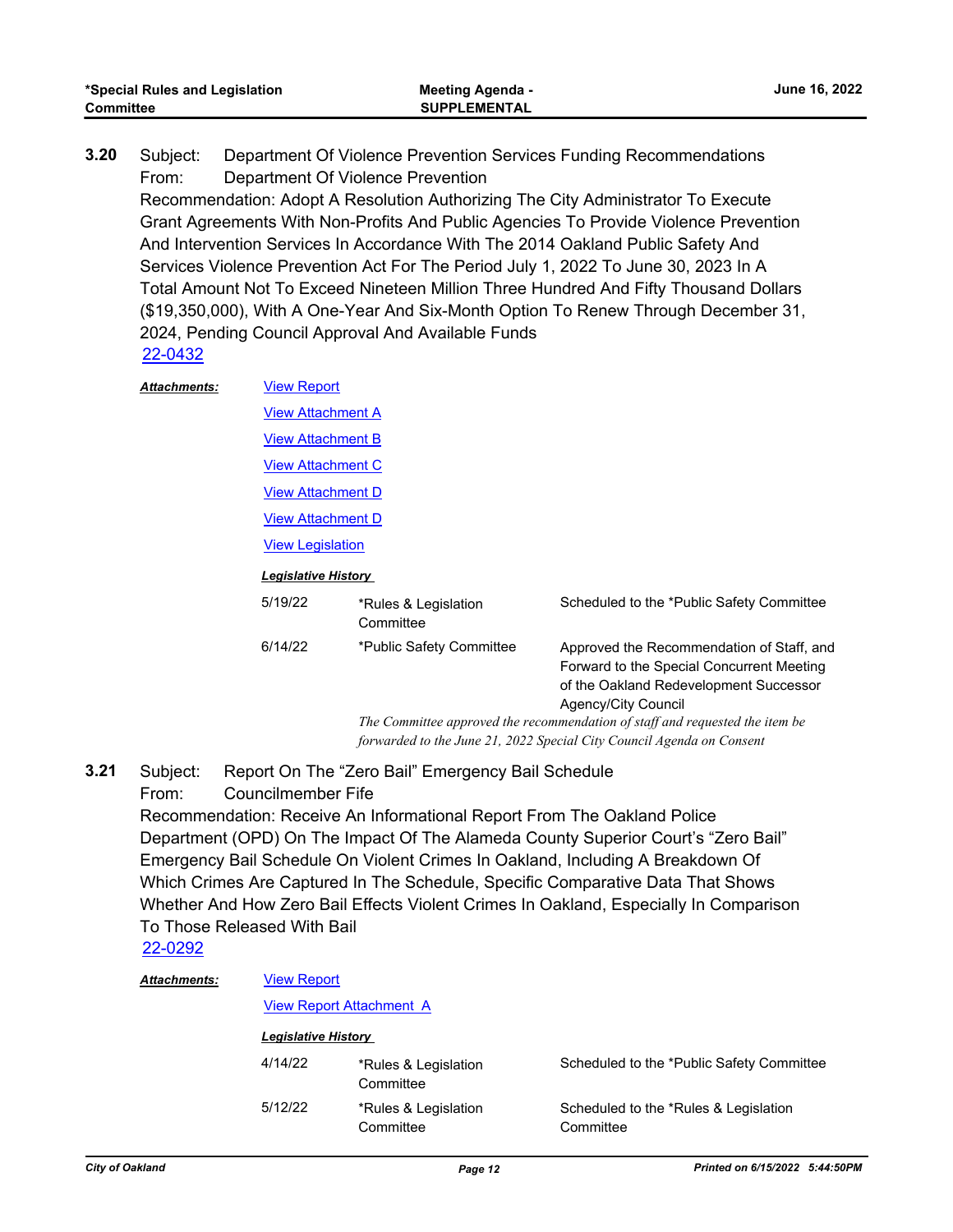| *Special Rules and Legislation<br><b>Committee</b> |         | <b>Meeting Agenda -</b><br><b>SUPPLEMENTAL</b> | June 16, 2022                             |
|----------------------------------------------------|---------|------------------------------------------------|-------------------------------------------|
|                                                    | 5/19/22 | *Rules & Legislation<br>Committee              | Scheduled to the *Public Safety Committee |
|                                                    | 6/14/22 | *Public Safety Committee                       | Received and Filed                        |

Subject: Action Plan Regarding Recruitment, Hiring And Retention Plans And Strategies From: Councilmembers Gallo, Council President Bas And Pro Tem Pore Thao Recommendation: Receive An Informational Report With Detailed Recommendations For An Action Plan From The City Administrator And The Oakland Police Chief Regarding Recruitment, Hiring And Retention Plans And Strategies To Recruit Police Officers, As Well As Data On Attrition For The Past Ten Years Including Demographics, Tenure And Specific Reasons For Leaving; Costs Of Academies; And Costs Of Pre-Academies. For Officers Who Cite "Lack Of Confidence In OPD Leadership" Provide Specific Reason For Leaving, Including Discipline By OPD/Chief Or CPRA. All To Protect The Citizens Of Oakland Prior To Engaging Additional Consultants And Making Financial Commitments **3.22** [21-0949](http://oakland.legistar.com/gateway.aspx?m=l&id=/matter.aspx?key=32873)

| <b>Attachments:</b> |          | <b>View Report</b>                                                                          |                                                                                                                                                                                                        |  |  |  |
|---------------------|----------|---------------------------------------------------------------------------------------------|--------------------------------------------------------------------------------------------------------------------------------------------------------------------------------------------------------|--|--|--|
|                     |          | <b>View Report Attachment A</b>                                                             |                                                                                                                                                                                                        |  |  |  |
|                     |          | <b>View Report Attachment B</b>                                                             |                                                                                                                                                                                                        |  |  |  |
|                     |          | View Supplemental Report - 4/28/2022                                                        |                                                                                                                                                                                                        |  |  |  |
|                     |          | <b>Legislative History</b>                                                                  |                                                                                                                                                                                                        |  |  |  |
|                     | 12/16/21 | *Rules & Legislation<br>Committee<br>Public Safety Committee meeting with a Title Change    | Scheduled to the *Public Safety Committee<br>Council President Fortunato Bas and President Pro Tempore Thao requested<br>to be added as Co-Sponsors and to scheduled this item to the February 8, 2022 |  |  |  |
|                     | 1/13/22  | *Rules & Legislation<br>Committee                                                           | Accepted<br>The Committee accepted the Title Change made to the informational item<br>previously scheduled to the February 8, 2022 Public Safety Committee                                             |  |  |  |
|                     | 2/8/22   | *Public Safety Committee                                                                    | * Withdrawn and Rescheduled                                                                                                                                                                            |  |  |  |
|                     | 2/10/22  | *Rules & Legislation<br>Committee                                                           | Scheduled to the *Public Safety Committee                                                                                                                                                              |  |  |  |
|                     | 3/8/22   | *Public Safety Committee<br>Safety Committee with the following supplemental report;        | Continued to the *Public Safety Committee<br>The Committee approved to continue this item to the May 10, 2022 Public                                                                                   |  |  |  |
|                     |          | 2. Childcare assistance<br>3. Detailed reason for resignation<br>4. Copy of exit interviews | 1. Utilize community organizations such as PIC for job recruitment, and local<br>and ethnic media outlets to help seek under-represented individuals                                                   |  |  |  |
|                     | 3/10/22  | *Rules & Legislation<br>Committee                                                           | Scheduled to the *Public Safety Committee                                                                                                                                                              |  |  |  |
|                     | 5/12/22  | *Rules & Legislation                                                                        | Scheduled to the *Rules & Legislation                                                                                                                                                                  |  |  |  |

**Committee** 

**Committee**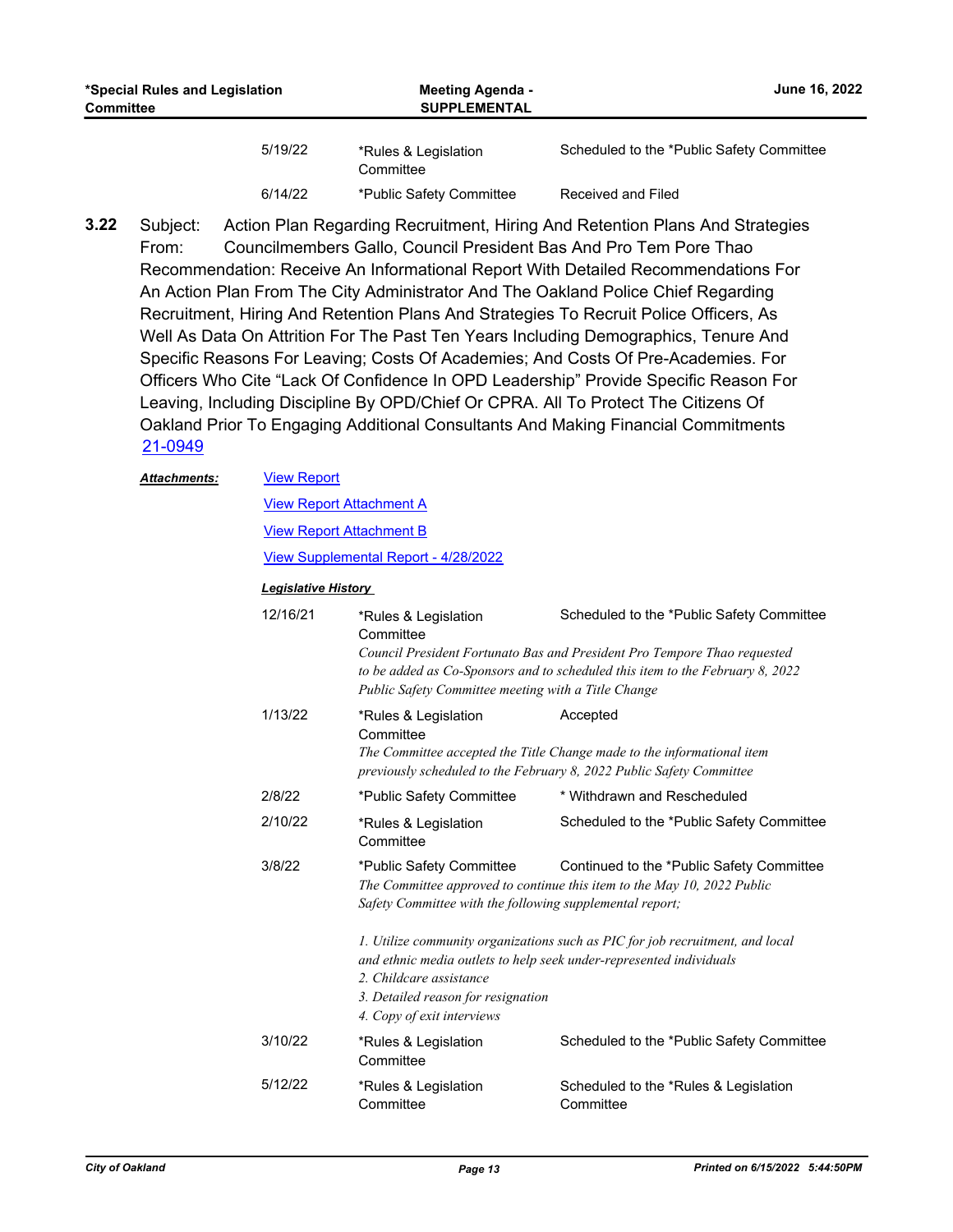| *Special Rules and Legislation<br><b>Committee</b> |                     |         | <b>Meeting Agenda -</b><br><b>SUPPLEMENTAL</b>                           | June 16, 2022                                                                 |  |
|----------------------------------------------------|---------------------|---------|--------------------------------------------------------------------------|-------------------------------------------------------------------------------|--|
|                                                    |                     | 5/19/22 | *Rules & Legislation<br>Committee                                        | Scheduled to the *Public Safety Committee                                     |  |
|                                                    |                     | 6/14/22 | *Public Safety Committee                                                 | <b>Received and Filed</b>                                                     |  |
| 4                                                  | Meetings<br>22-0490 |         |                                                                          | Review Of Draft Agendas And Review Of Pending Lists For Council And Committee |  |
|                                                    | Attachments:        |         | June 23, 2022 Rules And Legislation Agenda                               |                                                                               |  |
|                                                    |                     |         | June 21, 2022 Special City Council Agenda                                |                                                                               |  |
|                                                    |                     |         | <b>Finance And Management Pending List</b>                               |                                                                               |  |
|                                                    |                     |         | <b>Public Works Committee Pending List</b>                               |                                                                               |  |
|                                                    |                     |         | <b>Community &amp; Economic Development Committee Pending List</b>       |                                                                               |  |
|                                                    |                     |         | <b>Life Enrichment Committee Pending List</b>                            |                                                                               |  |
|                                                    |                     |         | <b>Education Partnership Committee Pending List</b>                      |                                                                               |  |
|                                                    |                     |         | <b>Public Safety Committee Pending List</b>                              |                                                                               |  |
|                                                    |                     |         | <b>Rules Committee Pending List</b>                                      |                                                                               |  |
|                                                    |                     |         | Draft June 28, 2022 Special Public Works Committee Agenda                |                                                                               |  |
|                                                    |                     |         | Draft June 28, 2022 Special Community & Economic Development Committee / |                                                                               |  |
|                                                    |                     |         | Draft June 30, 2022 Rules And Legislation Committee Agenda               |                                                                               |  |
|                                                    |                     |         | Draft June 27, 2022 Life Enrichment Committee                            |                                                                               |  |

### **5 Determinations Of Closed Session**

Subject: Charter Amendment Ballot Measure Regarding Non-Gendered Language From: Office Of The City Attorney, Council President Fortunato Bas, Councilmember Gallo, Ried, And Kalb **6**

Recommendation: Adopt A Resolution On The City Council's Own Motion Submitting To The Voters For The November 8, 2022, General Municipal Election A Measure That, Pursuant To Council Resolution No. 88320 C.M.S., Would Amend The City Charter In Its Entirety To: (1) Replace Gender-Specific Language With Gender-Inclusive Language, In Recognition That Women And Non-Binary Persons As Well As Men, Hold Positions As City Officers And City Staff; And (2) Delete Articles XIV And XV Pertaining To Obsolete Retirement Systems For Police Officers And Firefighters, Respectively; And Directing The City Clerk To Fix The Date For Submission Of Arguments And Provide For Notice And Publication, And Take Any And All Actions Necessary Under Law To Prepare For And Conduct The November 8, 2022, General Municipal Election [22-0446](http://oakland.legistar.com/gateway.aspx?m=l&id=/matter.aspx?key=33367)

[View Legislation](http://oakland.legistar.com/gateway.aspx?M=F&ID=8bd4359a-7f0e-4683-9062-57ed75293b2f.PDF)

#### *Legislative History*

5/19/22 \*Rules & Legislation **Committee** 

Scheduled to the \*Rules & Legislation **Committee**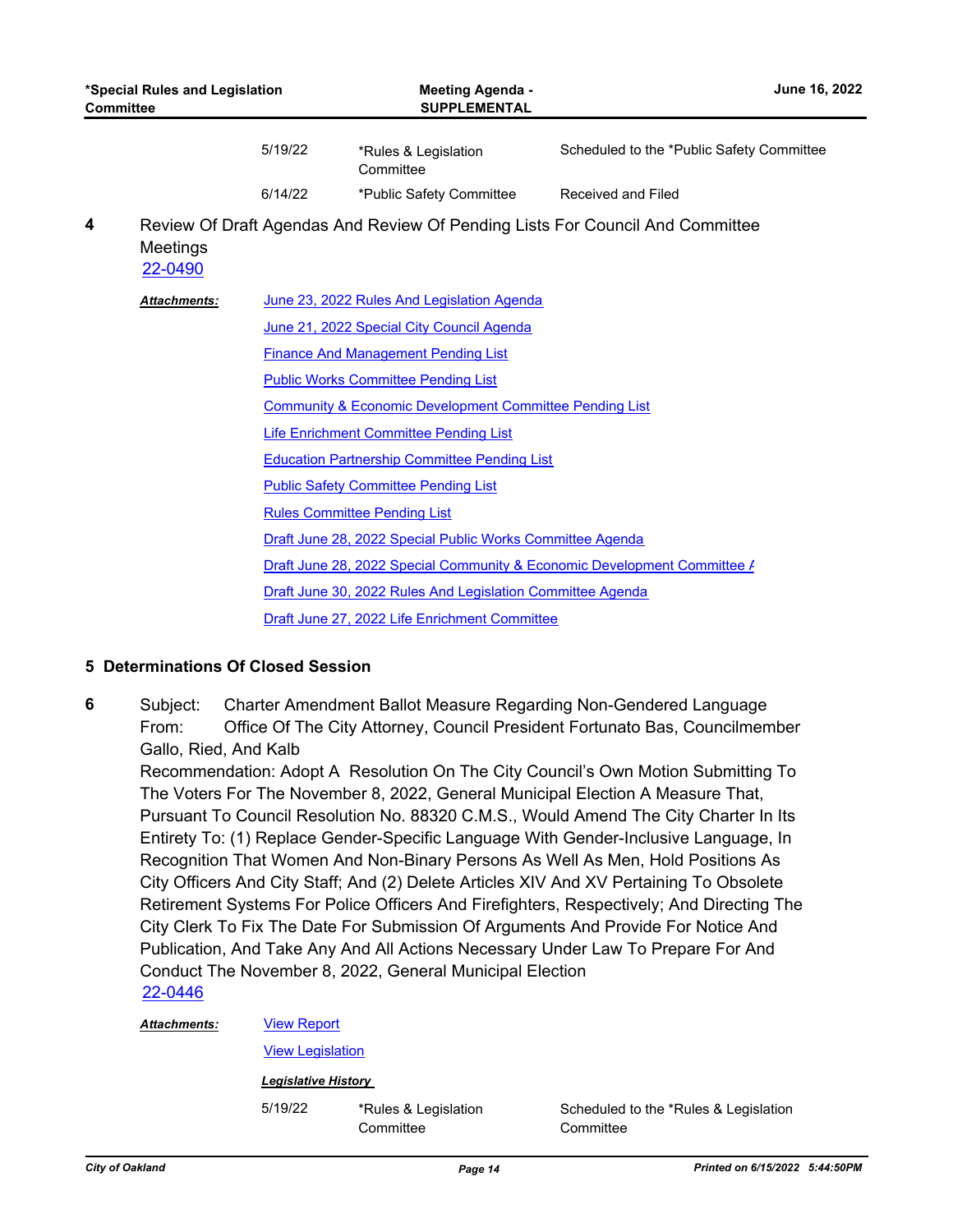6/2/22 \*Rules & Legislation **Committee** *A Title Change was approved*  \* Withdrawn and Rescheduled to the \*Rules & Legislation Committee

*Council President Fortunato Bas, Councilmember Gallo, Ried, And Kalb requested to be added as Coauthor*

Subject: Non-Citizen Voting Measure To The November 8, 2022 General Election From: Councilmembers Kalb And Reid Recommendation: Adopt A Resolution On The City Council's Own Motion Submitting To The Voters At The November 8, 2022 General Municipal Election, An Amendment To Article XI (Elections) Of The Charter Of The City Of Oakland To Add Section 1107 To Provide For Voting By Noncitizen Residents Who Are The Parents, Legal Guardians, Or Legally Recognized Caregivers Of A Child Residing In Oakland To Vote For The Office Of School Board Director On The Oakland Unified School District Board, And Directing The City Clerk To Take All Actions Necessary Under Law To Submit This Item To The November 8, 2022 General Election **7**

[22-0470](http://oakland.legistar.com/gateway.aspx?m=l&id=/matter.aspx?key=33391)

| <b>Attachments:</b> | <b>View Report</b>                                                     |  |  |
|---------------------|------------------------------------------------------------------------|--|--|
|                     | <b>View Legislation</b>                                                |  |  |
|                     | View Supplemental Legislation - 6/9/2022<br><b>Legislative History</b> |  |  |
|                     |                                                                        |  |  |
| $\sim$              |                                                                        |  |  |

Subject: Resolution In Support Of Senate Constitutional Amendment 2 From: Councilmember Fife **S8**

Recommendation: Adopt A Resolution In Support Of Senate Constitutional Amendment 2 (SCA 2) By Senators Allen And Wiener To Repeal Article 34 Of The California State Constitution, Which Prohibits Public Entities From Developing, Constructing, Or Acquiring A Low-Rent Housing Project Until A Majority Of The Qualified Electors Of A City Or A County In Which The Low-Rent Housing Project Is Proposed Approve The Project By Voting In Favor At An Election

[22-0526](http://oakland.legistar.com/gateway.aspx?m=l&id=/matter.aspx?key=33446)

*Attachments:* [View Legislation](http://oakland.legistar.com/gateway.aspx?M=F&ID=8e9075bf-9401-42ea-af82-a3c8ee4ae7a6.pdf)

#### *Legislative History*

6/9/22 \*Rules & Legislation **Committee** 

Scheduled to the \*Special Rules and Legislation Committee

**Open Forum**

### **Adjournment**